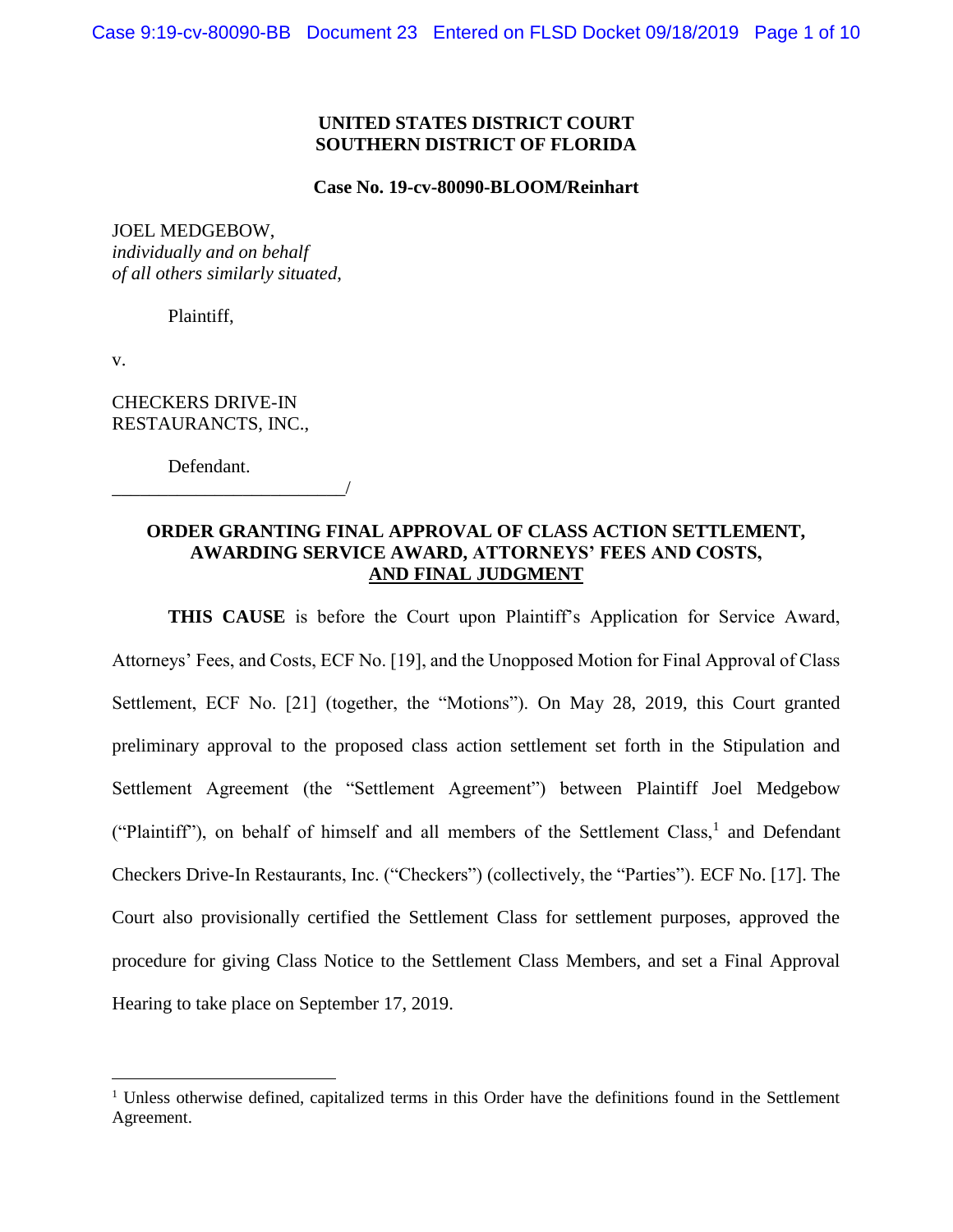# Case No. 19-cv-80090-BLOOM/Reinhart Case 9:19-cv-80090-BB Document 23 Entered on FLSD Docket 09/18/2019 Page 2 of 10

On September 17, 2019, the Court held a duly noticed Final Approval Hearing to consider: (1) whether the terms and conditions of the Settlement Agreement are fair, reasonable and adequate; (2) whether a judgment should be entered dismissing Plaintiff's Amended Complaint on the merits and with prejudice in favor of Checkers and against all persons or entities who are Settlement Class Members herein who have not requested exclusion from the Settlement Class; and (3) whether and in what amount to award counsel for the Settlement Class as Attorneys' Fees and Expenses and whether and in what amount to award a Service Award to Plaintiff. *See* ECF No. [22]. Accordingly, it is **ORDERED AND ADJUDGED** that the Motions, **ECF Nos. [19], [21]**, are **GRANTED** as follows:

## **I. JURISDICTION OF THE COURT**

1. The Court has personal jurisdiction over the parties and the Settlement Class Members, venue is proper, and the Court has subject matter jurisdiction to approve the Settlement Agreement, including all Exhibits thereto, and to enter this Final Order and Judgment. Without in any way affecting the finality of this Final Order and Judgment, this Court retains jurisdiction as to all matters relating to administration, consummation, enforcement, and interpretation of the Settlement Agreement and of this Final Order and Judgment, and for any other necessary purpose.

2. The Settlement Agreement was negotiated at arm's length by experienced counsel who were fully informed of the facts and circumstances of this litigation (the "Litigation" or the "Action") and of the strengths and weaknesses of their respective positions. The Settlement Agreement was reached after the Parties engaged in mediation and extensive settlement discussions and after the exchange of information, including information about the size and scope of the Settlement Class. Counsel for the Parties were therefore well positioned to evaluate the benefits of the Settlement Agreement, taking into account the expense, risk, and uncertainty of protracted litigation.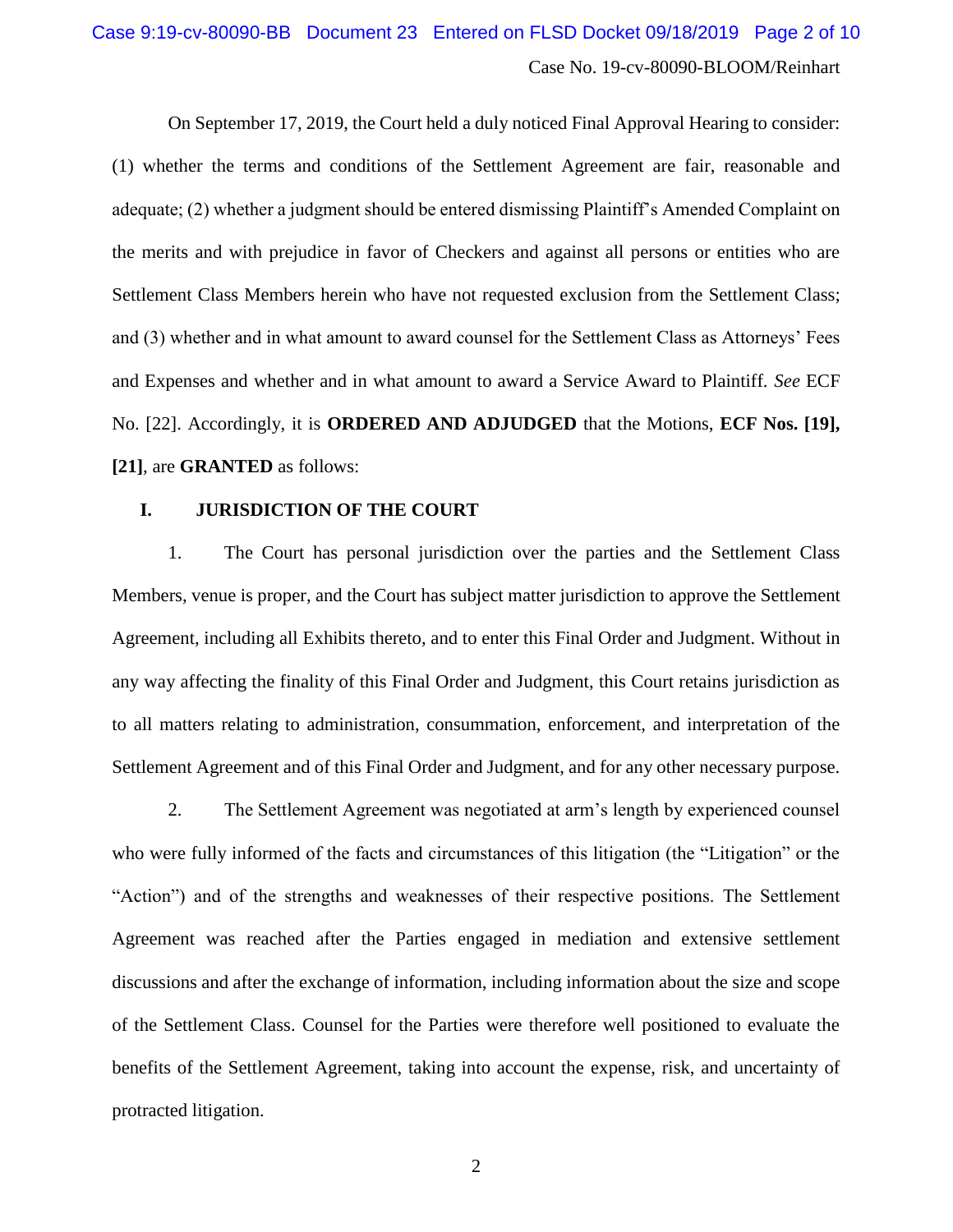# Case No. 19-cv-80090-BLOOM/Reinhart Case 9:19-cv-80090-BB Document 23 Entered on FLSD Docket 09/18/2019 Page 3 of 10

3. The Court finds that the prerequisites for a class action under Rule 23 of the Federal Rules of Civil Procedure have been satisfied for settlement purposes for each Settlement Class Member in that: (a) the number of Settlement Class Members is so numerous that joinder of all members thereof is impracticable; (b) there are questions of law and fact common to the Settlement Class; (c) the claims of Plaintiff are typical of the claims of the Settlement Class he seeks to represent; (d) Plaintiff and Class Counsel have and will continue to fairly and adequately represent the interests of the Settlement Class for purposes of entering into the Settlement Agreement; (e) the questions of law and fact common to the Settlement Class Members predominate over any questions affecting any individual Settlement Class Member; (f) the Settlement Class is ascertainable; and (g) a class action is superior to the other available methods for the fair and efficient adjudication of the controversy.

## **II. CERTIFICATION OF SETTLEMENT CLASS**

4. Pursuant to Rule 23 of the Federal Rules of Civil Procedure, the Court finally certifies the Settlement Class, as identified in the Settlement Agreement: All persons in the United States (i) identified in the Settlement Class List (ii) who between January 28, 2018 and May 28, 2019 (the "Class Period"), attempted to unsubscribe from receiving text messages from Checkers' short code 88001, by texting "stop," "cancel," "unsubscribe," "end," "quit," "optout," "opt out," "remove," "cancelar," "arret," or "arrette" (or any variation thereof) and were subsequently sent text message advertisements or promotions from Checkers to their cellular telephone and did not re-subscribe to receive text messages. Persons meeting this definition are referenced herein collectively as the "Settlement Class," and individually as "Settlement Class Members."

1. Notwithstanding the foregoing, this class specifically excludes persons in the following categories: (A) individuals who are or were during the Class Period officers or directors of Checkers or any of its respective affiliates; (B) the district judge and magistrate judge presiding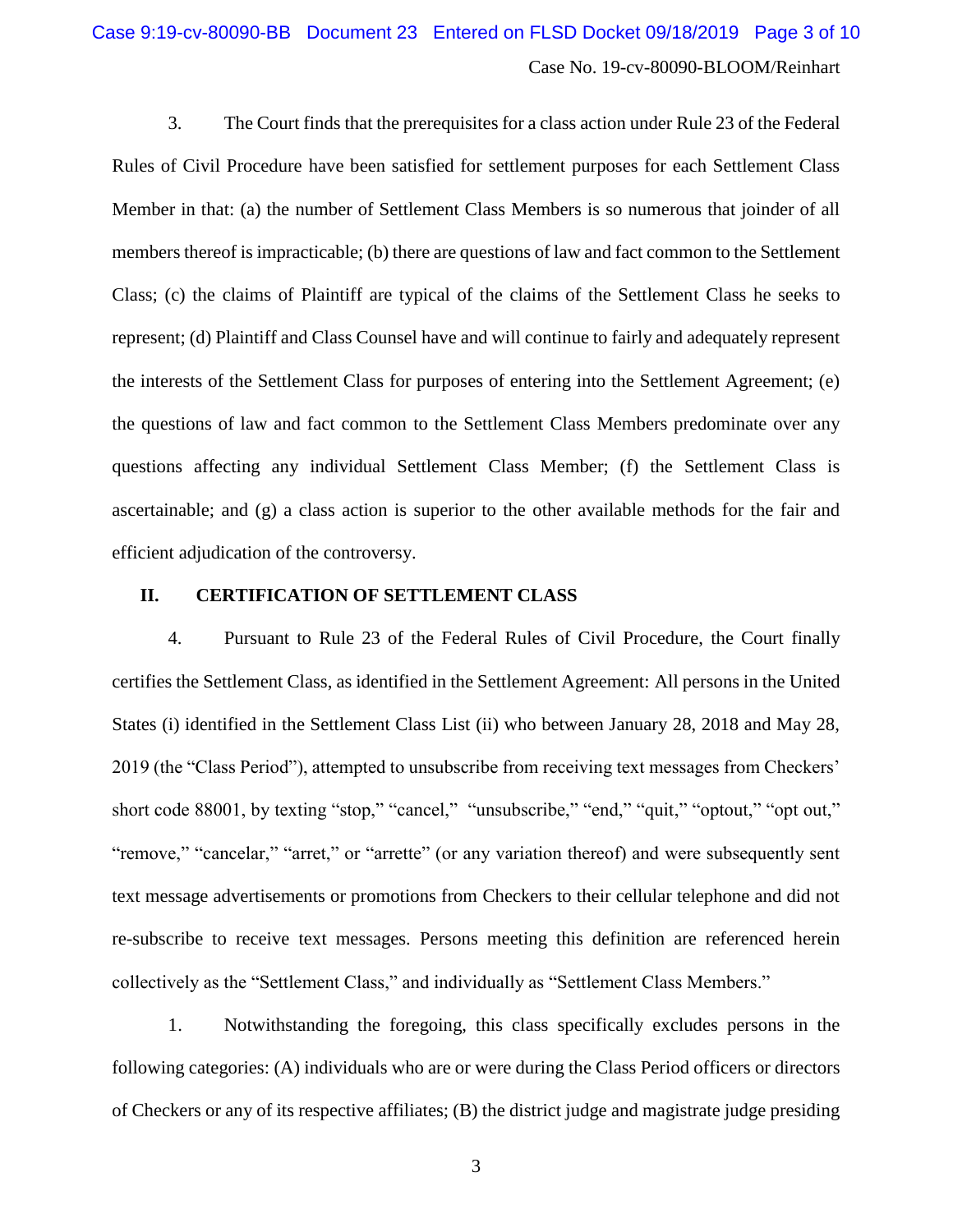# Case No. 19-cv-80090-BLOOM/Reinhart Case 9:19-cv-80090-BB Document 23 Entered on FLSD Docket 09/18/2019 Page 4 of 10

over this case, the judges of the United States Court of Appeals for the Eleventh Circuit, their spouses, and persons within the third degree of relationship to any of them; and (C) all persons who file a timely and proper request to be excluded from the Settlement Class in accordance with Section III(D) of the Settlement Agreement.

## **III. APPOINTMENT OF CLASS REPRESENTATIVES AND CLASS COUNSEL**

5. The Court finally appoints attorneys Seth Lehrman of Edwards Pottinger, LLC and Joshua Eggnatz and Michael Pascucci of Eggnatz Pascucci, P.A. as Class Counsel for the Settlement Class.

6. The Court finally designates Plaintiff Joel Medgebow as the Class Representative.

## **IV. NOTICE AND CLAIMS PROCESS**

7. The Court makes the following findings on notice to the Settlement Class:

(a) The Court finds that the distribution of the Class Notice, as provided for in the Settlement Agreement, (i) constituted the best practicable notice under the circumstances to Settlement Class Members, (ii) constituted notice that was reasonably calculated, under the circumstances, to apprise Settlement Class Members of, among other things, the pendency of the Action, the nature and terms of the proposed Settlement, their right to object or to exclude themselves from the proposed Settlement, and their right to appear at the Final Approval Hearing, (iii) was reasonable and constituted due, adequate, and sufficient notice to all persons entitled to be provided with notice, and (iv) complied fully with the requirements of Rule 23 of the Federal Rules of Civil Procedure, the United States Constitution, the Rules of this Court, and any other applicable law.

(b) The Court finds that the Class Notice and methodology set forth in the Settlement Agreement, the Preliminary Approval Order, and this Final Order and Judgment (i) constitute the most effective and best practicable notice under the circumstances of the relief available to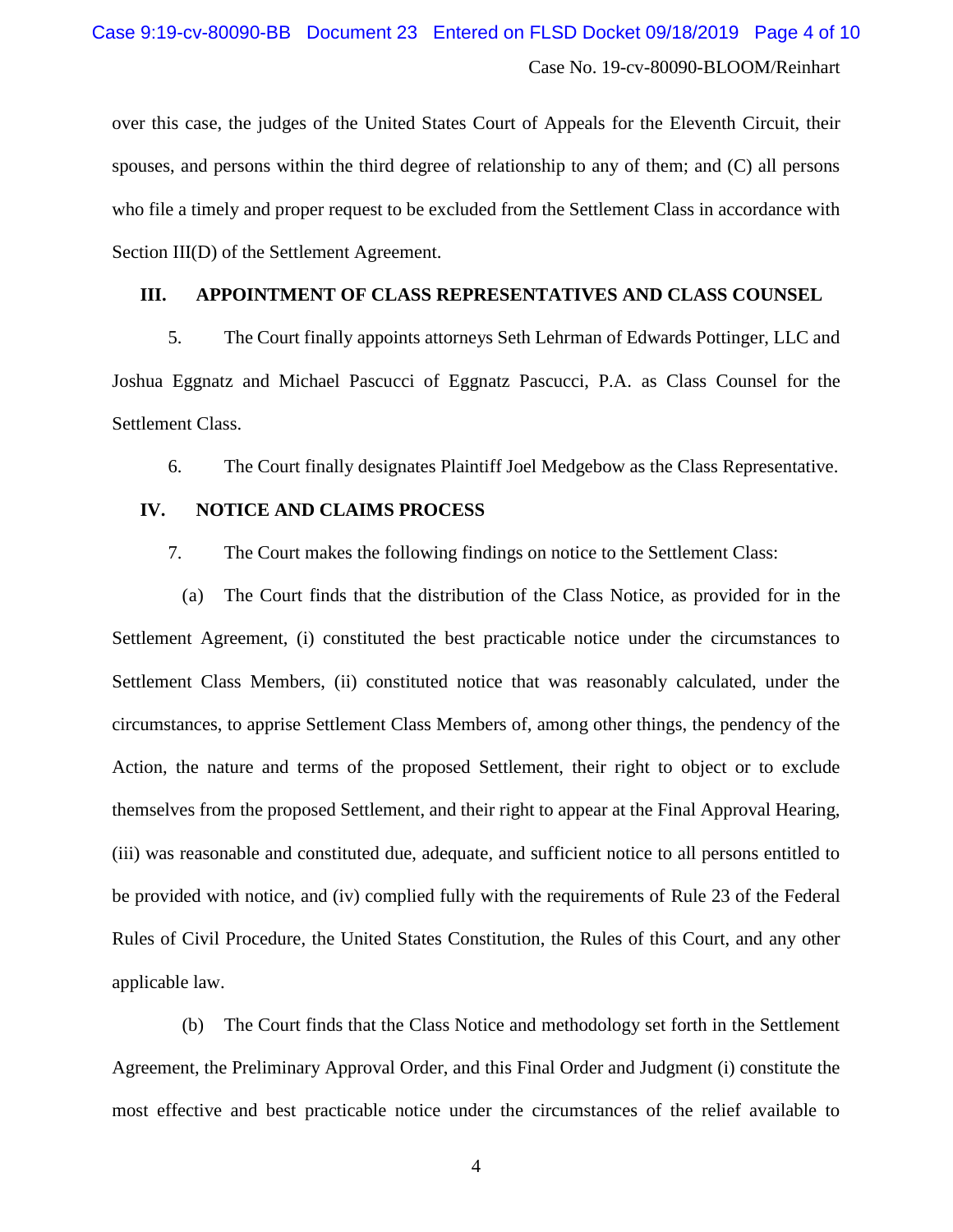Settlement Class Members pursuant to the Agreement; (ii) reached a high percentage of the Settlement Class and constitutes due, adequate, and sufficient notice for all other purposes to all Settlement Class Members; and (iii) comply fully with the requirements of Rule 23 of the Federal Rules of Civil Procedure, the United States Constitution, the Rules of this Court, and any other applicable laws.

## **V. FINAL APPROVAL OF THE CLASS ACTION SETTLEMENT**

8. The Settlement Agreement is finally approved in all respects as fair, reasonable and adequate. The terms and provisions of the Settlement Agreement, including all Exhibits thereto, have been entered into in good faith and are fully and finally approved as fair, reasonable, and adequate as to, and in the best interests of, each of the Parties and the Settlement Class Members. Full opportunity has been given to the Settlement Class Members to exclude themselves from the Settlement, object to the terms of the Settlement or to Class Counsel's request for attorneys' fees, costs, and expenses and for payments to the Class Representatives, and otherwise participate in the Final Approval Hearing.

## **VI. ADMINISTRATION OF THE SETTLEMENT**

9. The Parties are directed to implement the Settlement Agreement according to its terms and provisions. The Settlement Administrator is directed to provide Claim Settlement Payments to those Settlement Class Members who submit valid, timely, and complete Claims.

10. The Court approves Class Counsel's request for attorney fees in the amount of \$1,038,555.55, plus costs in the amount of \$3,708.97. The Court finds that the requested fees of 30% of the Settlement Fund are reasonable under the percentage-of-the fund and benefit approach.

11. The Settlement Administrator shall pay Class Counsel the total amount of \$1,042,264.52 as reasonable attorneys' fees, inclusive of the award of reasonable costs incurred in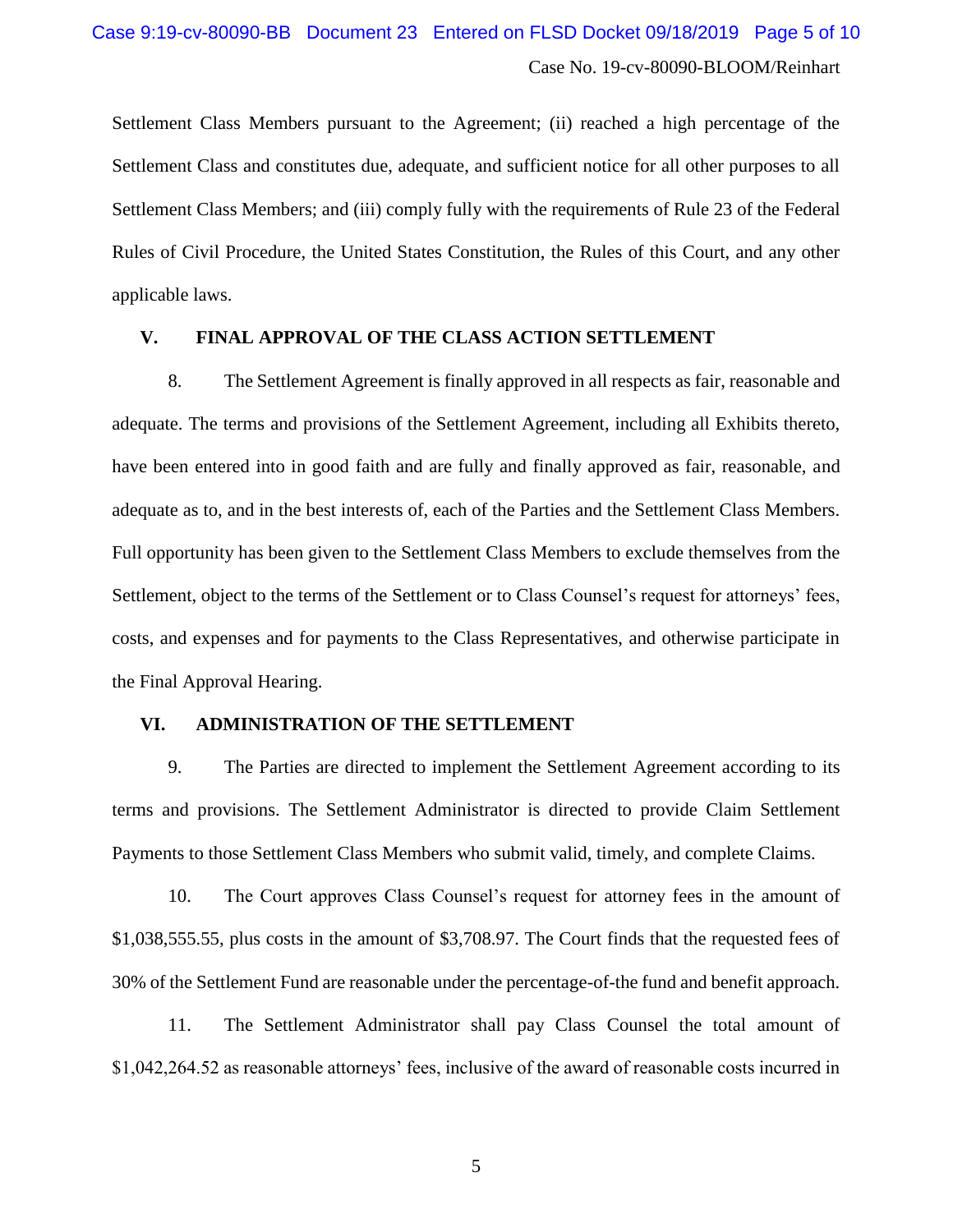this Action. The award of attorneys' fees and costs to Class Counsel shall be paid out of the Settlement Fund within the time period and manner set forth in the Settlement Agreement.

12. The Court finds that no objections were submitted by any Settlement Class Member.

13. The Court awards a Service Award in the amount of \$5,000.00 to Plaintiff Joel Medgebow payable pursuant to the terms of the Settlement Agreement.

## **VII. RELEASE OF CLAIMS**

14. Upon entry of this Final Approval Order, all members of the Class who did not validly and timely submit Requests for Exclusion in the manner provided in the Agreement shall, by operation of this Final Approval Order and Judgment, have fully, finally and forever released, relinquished and discharged Checkers and the Released Parties from the Released Claims as set forth in the Settlement Agreement.

15. Furthermore, all Settlement Class Members who did not validly and timely submit Requests for Exclusion in the manner provided in the Agreement are permanently barred and enjoined from filing, commencing, prosecuting, maintaining, intervening in, participating in, conducting or continuing, either directly or in any other capacity, either individually or as a class, any action or proceeding in any court, agency, arbitration, tribunal or jurisdiction, asserting any claims released pursuant to the Settlement Agreement, or seeking an award of fees and costs of any kind or nature whatsoever and pursuant to any authority or theory whatsoever, relating to or arising from the Action or Released Claims or that could have been brought in the Action.

16. The terms of the Settlement Agreement and of this Final Approval Order, including all Exhibits thereto, shall be forever binding on, and shall have *res judicata* and preclusive effect in, all pending and future lawsuits maintained by the Plaintiff and all other Settlement Class Members, as well as their heirs, executors and administrators, successors, and assigns.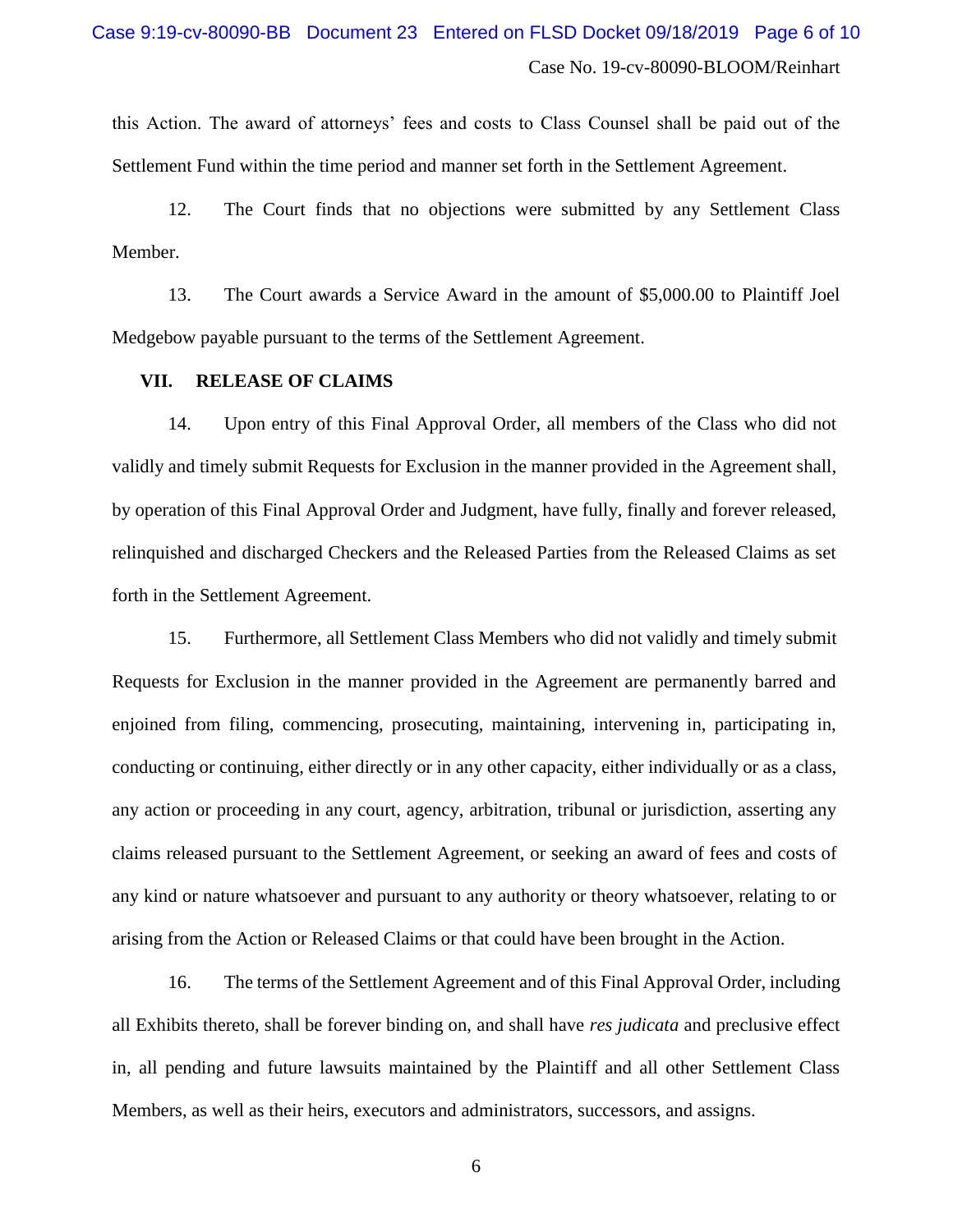## Case No. 19-cv-80090-BLOOM/Reinhart Case 9:19-cv-80090-BB Document 23 Entered on FLSD Docket 09/18/2019 Page 7 of 10

17. The Releases, which are set forth in Section V of the Settlement Agreement and which are also set forth below, are expressly incorporated herein in all respects and are effective as of the date of this Final Order and Judgment; and the Released Parties (as that term is defined below and in the Settlement Agreement) are forever released, relinquished, and discharged by the Settlement Class Members (as that term is defined below and in the Settlement Agreement) from all Released Claims (as that term is defined below and in the Settlement Agreement).

(a) The Settlement Agreement and Releases do not affect the rights of Settlement Class Members who timely and properly submit a Request for Exclusion from the Settlement in accordance with the requirements in Section III(D) of the Settlement Agreement.

(b) The administration and consummation of the Settlement as embodied in the Settlement Agreement shall be under the authority of the Court. The Court shall retain jurisdiction to protect, preserve, and implement the Settlement Agreement, including, but not limited to, enforcement of the Releases. The Court expressly retains jurisdiction in order to enter such further orders as may be necessary or appropriate in administering and implementing the terms and provisions of the Settlement Agreement.

(c) The Settlement Agreement shall be the exclusive remedy for any and all Settlement Class Members, except those who have properly requested exclusion (opted-out), and the Released Parties shall not be subject to liability or expense for any of the Released Claims to any Settlement Class Member(s).

(d) The Releases shall not preclude any action to enforce the terms of the Settlement Agreement, including participation in any of the processes detailed therein. The Releases set forth herein and in the Settlement Agreement are not intended to include the release of any rights or duties of the Parties arising out of the Settlement Agreement, including the express warranties and covenants contained therein.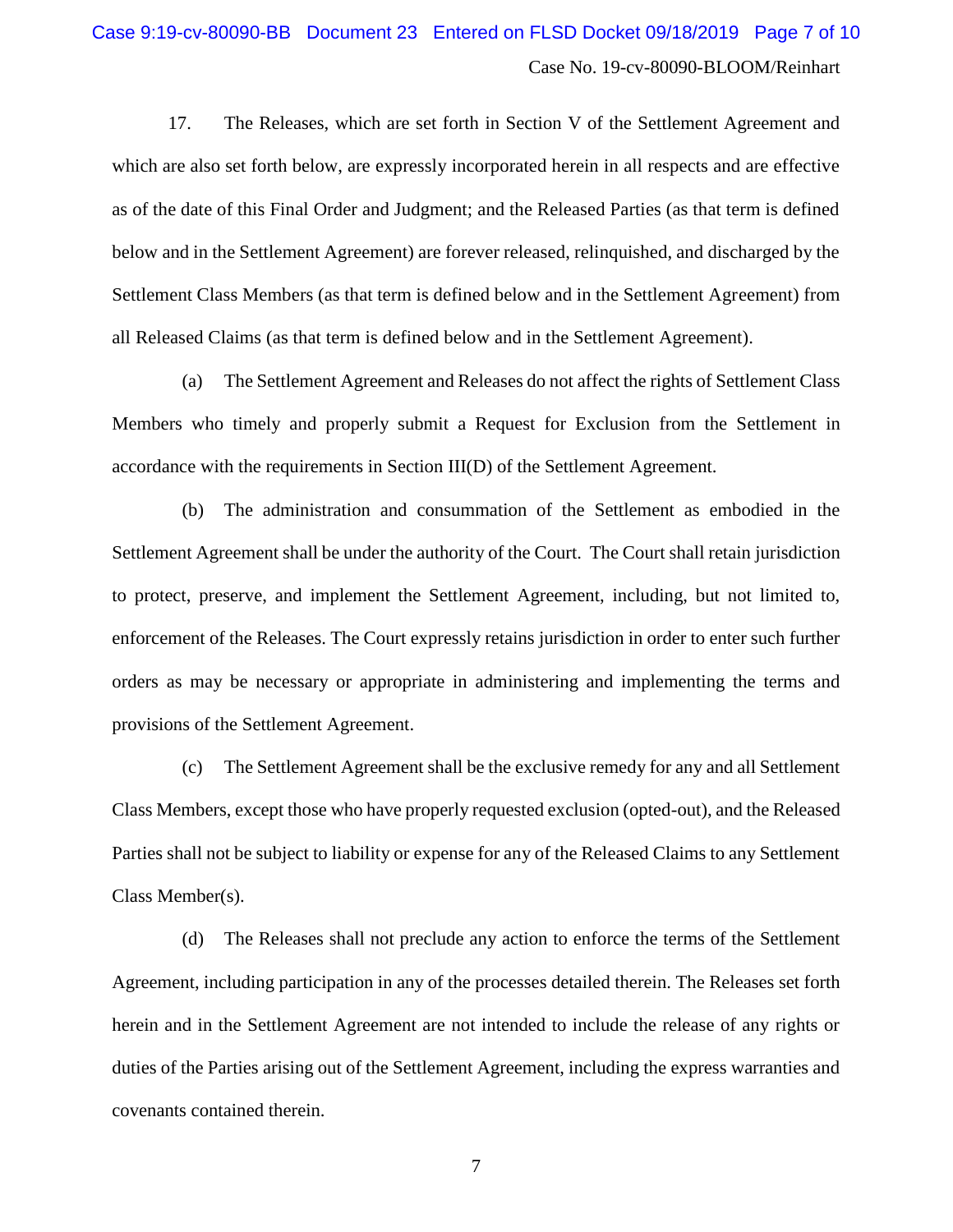# Case No. 19-cv-80090-BLOOM/Reinhart Case 9:19-cv-80090-BB Document 23 Entered on FLSD Docket 09/18/2019 Page 8 of 10

18. Plaintiff and all Settlement Class Members who did not timely exclude themselves from the Settlement Class are, from this day forward, permanently barred and enjoined from directly or indirectly: (i) asserting any Released Claims in any action or proceeding; (ii) filing, commencing, prosecuting, intervening in, or participating in (as class members or otherwise), any lawsuit based on or relating to any the Released Claims or the facts and circumstances relating thereto; or (iii) organizing any Settlement Class Members into a separate class for purposes of pursuing as a purported class action any lawsuit (including by seeking to amend a pending complaint to include class allegations, or seeking class certification in a pending action) based on or relating to any of the Released Claims.

## **VIII. NO ADMISSION OF LIABILITY**

19. Neither the Settlement Agreement, nor any of its terms and provisions, nor any of the negotiations or proceedings connected with it, nor any of the documents or statements referred to therein, nor this Final Order and Judgment, nor any of its terms and provisions, shall be:

(a) offered by any person or received against Checkers or any Released Party as evidence of, or construed as or deemed to be evidence of, any presumption, concession, or admission by Checkers of the truth of the facts alleged by any person, the validity of any claim that has been or could have been asserted in the Litigation or in any other litigation or judicial or administrative proceeding, the deficiency of any defense that has been or could have been asserted in the Litigation or in any litigation, or of any liability, negligence, fault, or wrongdoing by Checkers or any Released Party;

(b) offered by any person or received against Checkers or any Released Party as evidence of a presumption, concession, or admission of any fault or violation of any law by Checkers or any Released Party; or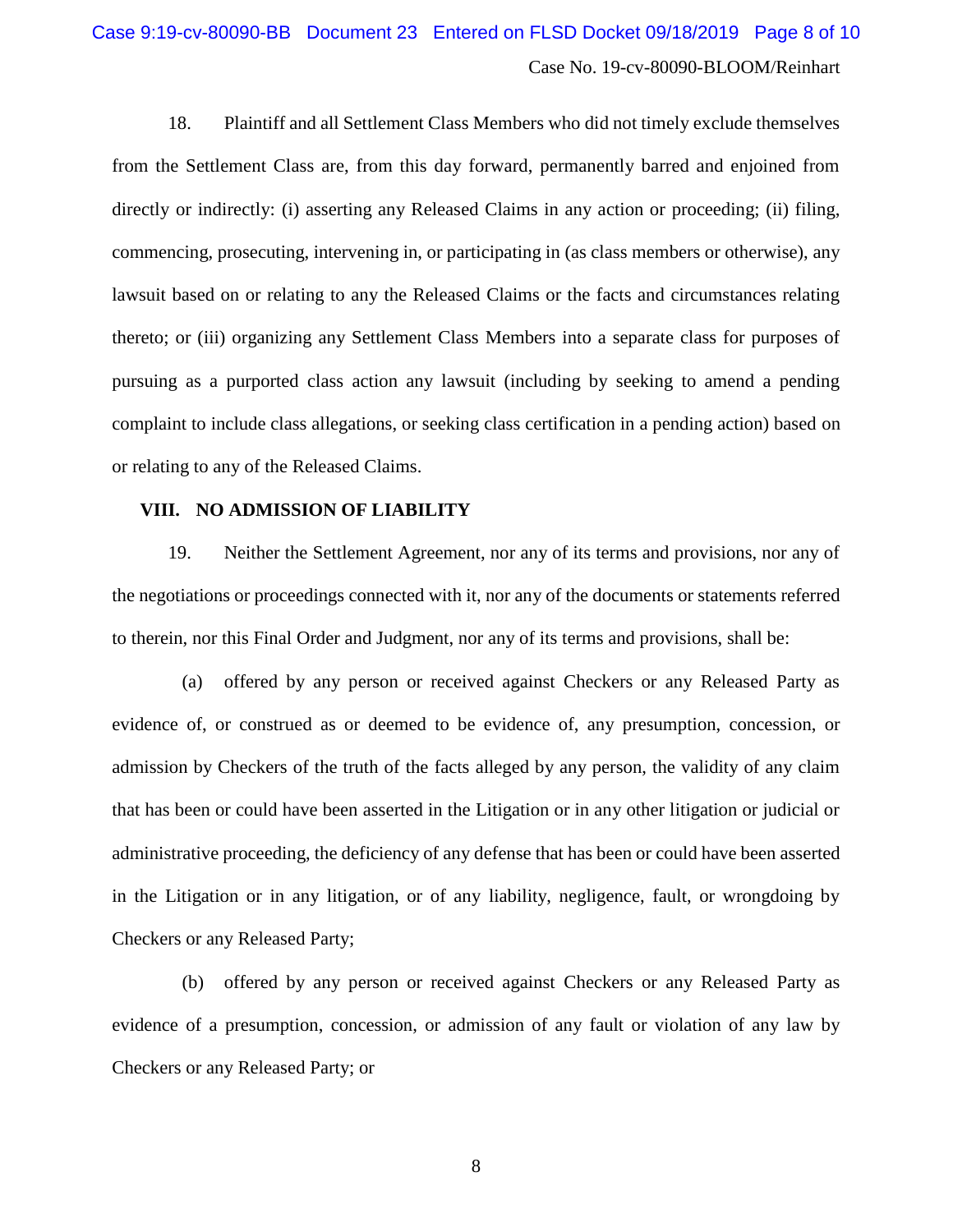(c) offered by any person or received against Checkers or any Released Party as evidence of a presumption, concession, or admission with respect to any liability, negligence, fault, or wrongdoing in any civil, criminal, or administrative action or proceeding.

## **IX. OTHER PROVISIONS**

20. This Final Order and Judgment and the Settlement Agreement (including the Exhibits thereto) may be filed in any action against or by any Released Party (as that term is defined herein and the Settlement Agreement) to support a defense of *res judicata*, collateral estoppel, release, good faith settlement, judgment bar or reduction, or any theory of claim preclusion or issue preclusion or similar defense or counterclaim.

21. Without further order of the Court, the Settling Parties may agree to reasonably necessary extensions of time to carry out any of the provisions of the Settlement Agreement.

22. In the event that the Effective Date does not occur, this Final Order and Judgment shall automatically be rendered null and void and shall be vacated and, in such event, all orders entered and releases delivered in connection herewith shall be null and void. In the event that the Effective Date does not occur, the Settlement Agreement shall become null and void and be of no further force and effect, neither the Settlement Agreement nor the Court's Orders, including this Order, shall be used or referred to for any purpose whatsoever, and the Parties shall retain, without prejudice, any and all objections, arguments, and defenses with respect to class certification, including the right to argue that no class should be certified for any purpose, and with respect to any claims or allegations in this Litigation.

23. This Litigation, including all individual claims and class claims presented herein, is **DISMISSED** on the merits and **WITH PREJUDICE** against Plaintiff and all other Settlement Class Members, without fees or costs to any party except as otherwise provided herein.